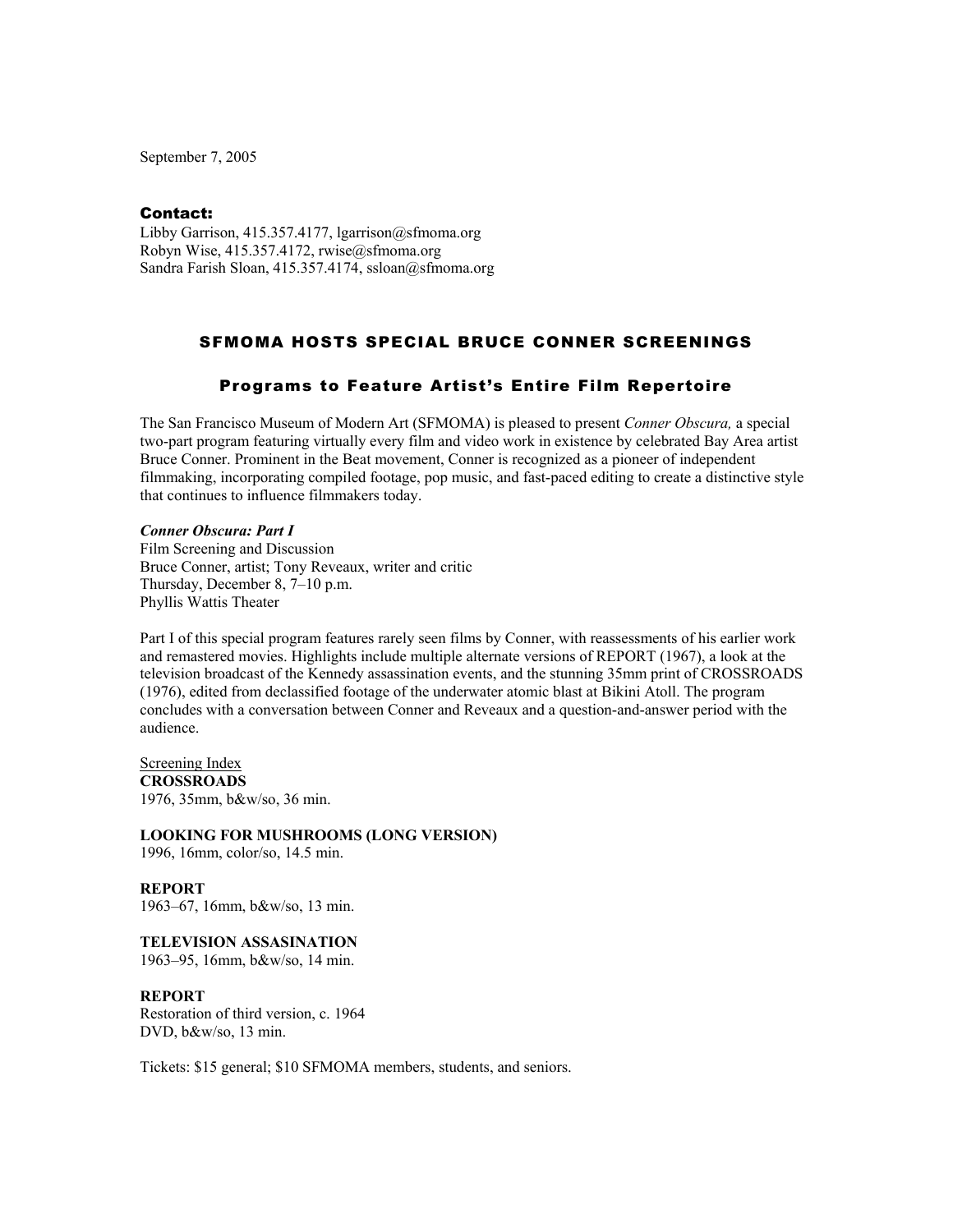## *Conner Obscura: Part II*

Film Screening and Discussion Dominic Angerame, executive director, Canyon Cinema; Bruce Conner, artist Saturday, December 10, 2–6 p.m. Phyllis Wattis Theater

Screenings of Conner's work continue on Saturday. This afternoon program includes A MOVIE (1958), COSMIC RAY (1961), LOOKING FOR MUSHROOMS (1961–67), TAKE THE 5:10 TO DREAMLAND (1977), VALSE TRISTE (1979), and many more. Angerame will introduce the program, and Conner will be present to answer questions at the event's conclusion.

Screening Index **LUKE**  2004, DVD, color/so, 22 min.

**A MOVIE** 1958, 16mm, b&w/so, 12 min.

**MARILYN TIMES FIVE**  1968–73, 16mm, b&w/so, 13.5 min.

**THE WHITE ROSE**  1967, 16mm, b&w/so, 7 min.

**BREAKAWAY**  1966, 16mm, b&w/so, 5 min.

**VIVIAN**  1964, 16mm, b&w/so, 3 min.

# **TEN SECOND FILM**

1965, 16mm, b&w/so, 10 sec.

**COSMIC RAY**  1961, 16mm, b&w/so, 4 min.

**LOOKING FOR MUSHROOMS** 

1961–67, 16mm, color/so, 3 min.

**MONGOLOID** 1978, 16mm, b&w/so, 3.5 min.

**AMERICA IS WAITING** 1982, 16mm, b&w/so, 3.5 min.

**PERMIAN STRATA**  1969, 16mm, b&w/so, 4 min.

**REPORT**. 1963–67, 16mm, b&w/so, 13 min.

**TAKE THE 5:10 TO DREAMLAND**  1977, 16mm, sepia/so, 5.5 min.

**VALSE TRISTE**  1979, 16mm, b&w/so, 5 min.